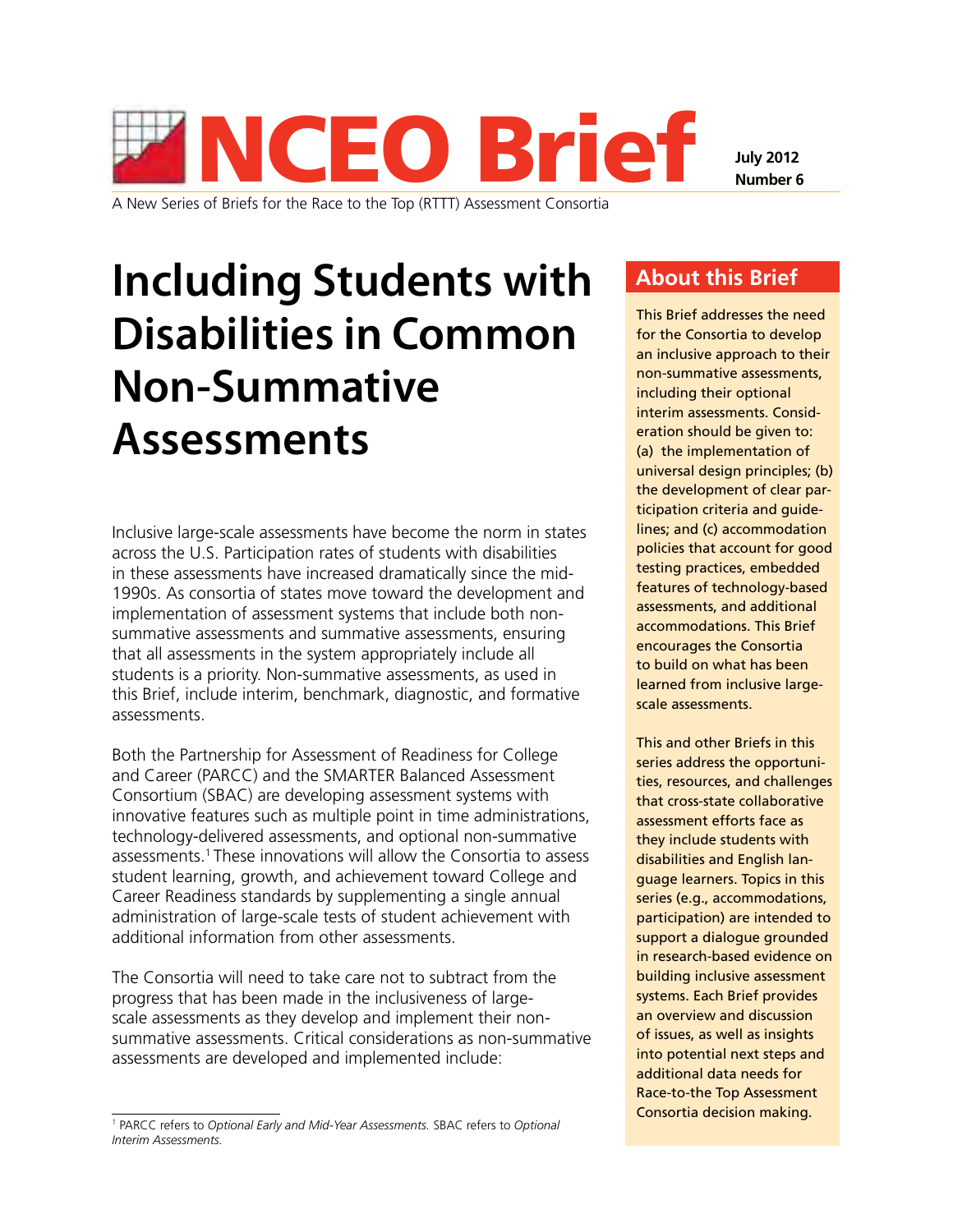### 2 National Center on Educational Outcomes NCEO Brief 3 National Center on Educational Outcomes NCEO Brief 3 National Center 3 National Center on Educational Outcomes NATURE 3 National Service 3 National Service 3 National

- Application of universal design principles
- Development and implementation of participation guidelines
- Development and implementation of accommodation policies and practices

# **Universal Design Principles**

Principles of universal design can be used to improve access to learning and assessment. Universal Design for Learning (UDL) provides a guide for creating instructional goals, methods, materials, and assessments that work for all students.2 Classroom-based measures provide a means for teachers to improve instruction by enabling them to compare the effectiveness of different instructional strategies and identify where students are having difficulty.

Principles of Universal Design for Assessment (UDA) (see Table 1) now guide the development of most large-scale assessments. These principles are just as appropriate for assessments used for non-summative assessment purposes, provided that the construct is clearly defined so that the content is not changed nor is the standard of performance. Universal design principles can be used to maximize the accessibility of items without watering them down or making them easier for some groups of students.

### **Table 1. Best Practices for Universally Designed Assessments\***

**Practice 1.** Ensure the presence of universal design in RFPs.

**Practice 2.** Conceptualize and construct the test so that each item can be written with accessibility features; items must respect the diversity of the assessment population, and be sensitive to test taker characteristics and experiences (gender, age, ethnicity, socioeconomic status, region, disability, language).

**Practice 3.** Review teams use tools to flag items that represent issues of research-based areas of bias that specifically impact students with disabilities.

**Practice 4.** Use think aloud methods to analyze flagged and unflagged items.

**Practice 5.** Revisit items based on information from Steps 2 and 3.

**Practice 6.** Field test with an emphasis on including students with disabilities.

\* Based on *Universal Design Online Manual,* 2006 (see Resources).

# **Participation**

It is important for the Consortia to ensure that even though their non-summative assessments are optional, they do not disproportionately exclude students with disabilities. Students with disabilities should be included in non-summative assessments to the same extent that other students are included in them. The Consortia should consider the principles of inclusive assessment systems (see Table 2) as they develop participation guidelines for their non-summative assessments.

Participation guidelines with clear criteria will support sound decision making about how students participate in non-summative assessments. As appropriate, it is also critical to develop mechanisms to document participation rates by groups of students at the classroom, school, district, and state levels to help ensure that students are not inappropriately excluded.

## **Accommodations**

Consortia will also have to address accommodations for their non-summative assessments. Given the computerized delivery of the Consortia non-summative assessments, attention should be given to the ways in which innovative assessment design allows for embedded features that provide access

**Principle 1**. All students are included in ways that allow educators to measure their students frequently for instructional purposes. **Principle 2.** Assessments allow all students to show their knowledge and skills on the same challenging content. **Principle 3.** High quality decision making determines how students participate. **Principle 4.** Classroom or group reporting includes the assessment results of all students. **Principle 5.** Instructional decisions are affected by all students. **Principle 6.** Continuous improvement, monitoring, and training ensure the quality of the overall

system.

\* Adapted from *A Principled Approach to Accountability Assessments for Students with Disabilities,* 2008 (see Resources).

### **Table 2. Principles of Inclusive Assessment Systems – Adapted for Non-Summative Assessments**

for students with disabilities as well as other students.

The Consortia also should anticipate the common accommodations that will be needed, and provide guidance to educators through clear policies and guidelines. Consideration should be given to whether the accommodations are selected ahead of time by the teacher or IEP team, or whether the student may be the one to decide when and which accommodations to use.

systems that the Consortia are developing. Ensuring that these assessments carry through the inclusiveness of the summative assessments is critical. To do this, the Consortia must not forget the essential importance of maintaining the progress that has been made in appropriately including students with disabilities in assessments.

To ensure that the implementation of universal design principles, participation criteria, and accommodations are of high quality for non-summative assessments, PARCC and SBAC might also consider examining the composition of their committees, work groups, and stakeholder engagement opportunities. Ensuring that special education representatives are involved in the development process is important, as is providing avenues for teacher engagement in training and other activities related to the inclusion of students with disabilities in the entire assessment system, including non-summative assessments.

Concerted efforts are needed to ensure that inclusiveness is reflected in non-summative assessments in terms of universal design, participation, and accommodations. Careful planning will help ensure that the consortia move forward in a way that builds on past knowledge and experiences to create more accessible and valid assessments throughout the entire assessment system.

*Source:* Don't Forget Accommodations! Five Questions to Ask When Moving to Technology-Based Assessments, 2011 (see Resources).

**Accommodations** are changes in materials and procedures designed to give access to students who need them, and to produce test scores with greater validity for those students.

**Embedded Features** are interactive tools that are part of the test platform and used to customize the assessment for individual test takers.

**Good Testing Practices** are testing practices and procedures that should be available to all.

### **Glossary**

# **Concluding Thoughts**

Non-summative assessments, whether they be interim assessments or formative assessments, are an important part of the assessment

<sup>&</sup>lt;sup>2</sup> Instructional goals, methods, materials, and assessment are the four components of UDL identified by the National Center on Universal Design for Learning.